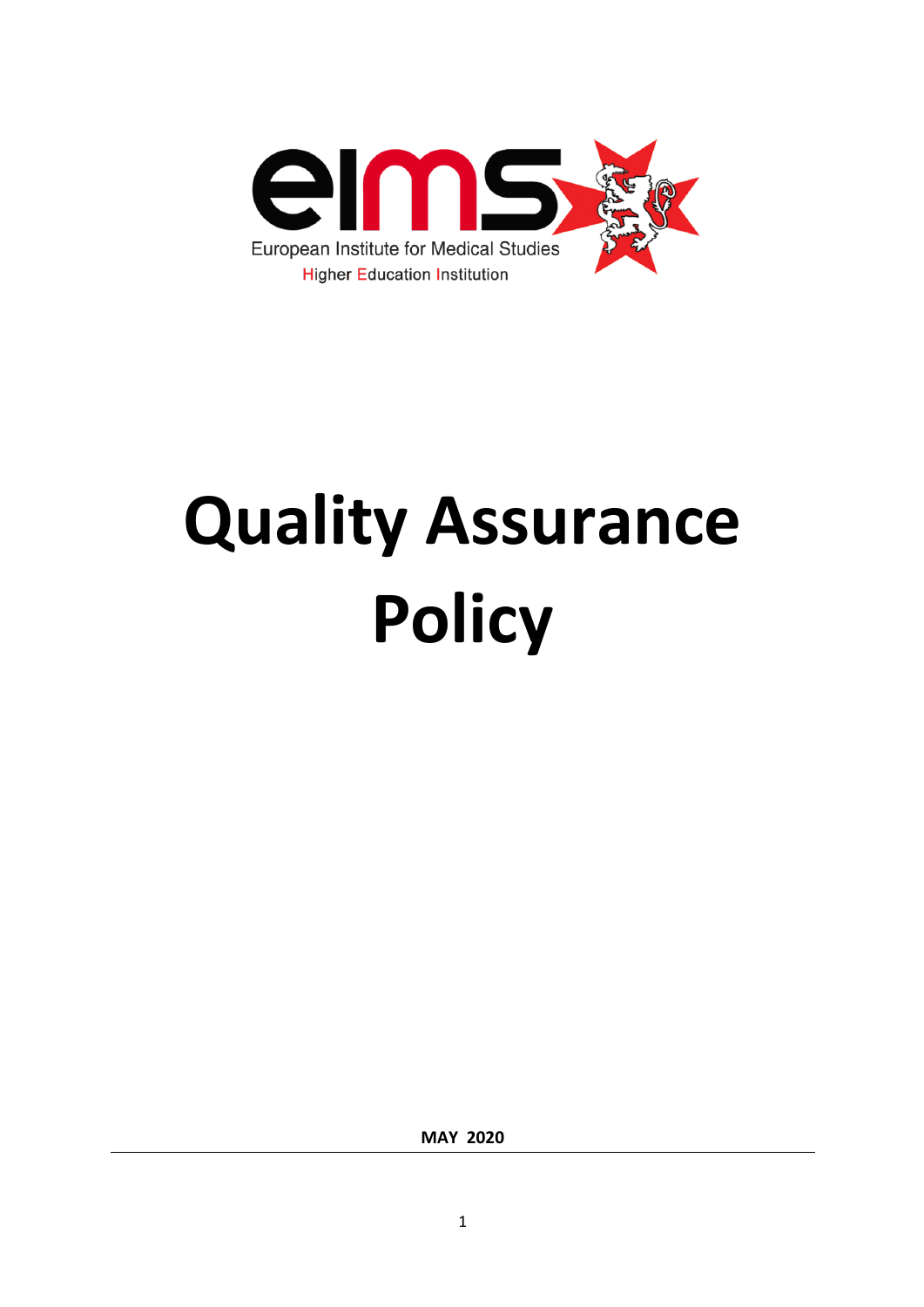## Contents

| 1.  |  |  |  |
|-----|--|--|--|
| 2.  |  |  |  |
| 3.  |  |  |  |
| 4.  |  |  |  |
| 5.  |  |  |  |
| 6.  |  |  |  |
| 7.  |  |  |  |
| 8.  |  |  |  |
| 9.  |  |  |  |
| 10. |  |  |  |
| 11. |  |  |  |
| 12. |  |  |  |
|     |  |  |  |
|     |  |  |  |
|     |  |  |  |
|     |  |  |  |
|     |  |  |  |
|     |  |  |  |
|     |  |  |  |
|     |  |  |  |
|     |  |  |  |
|     |  |  |  |
|     |  |  |  |
|     |  |  |  |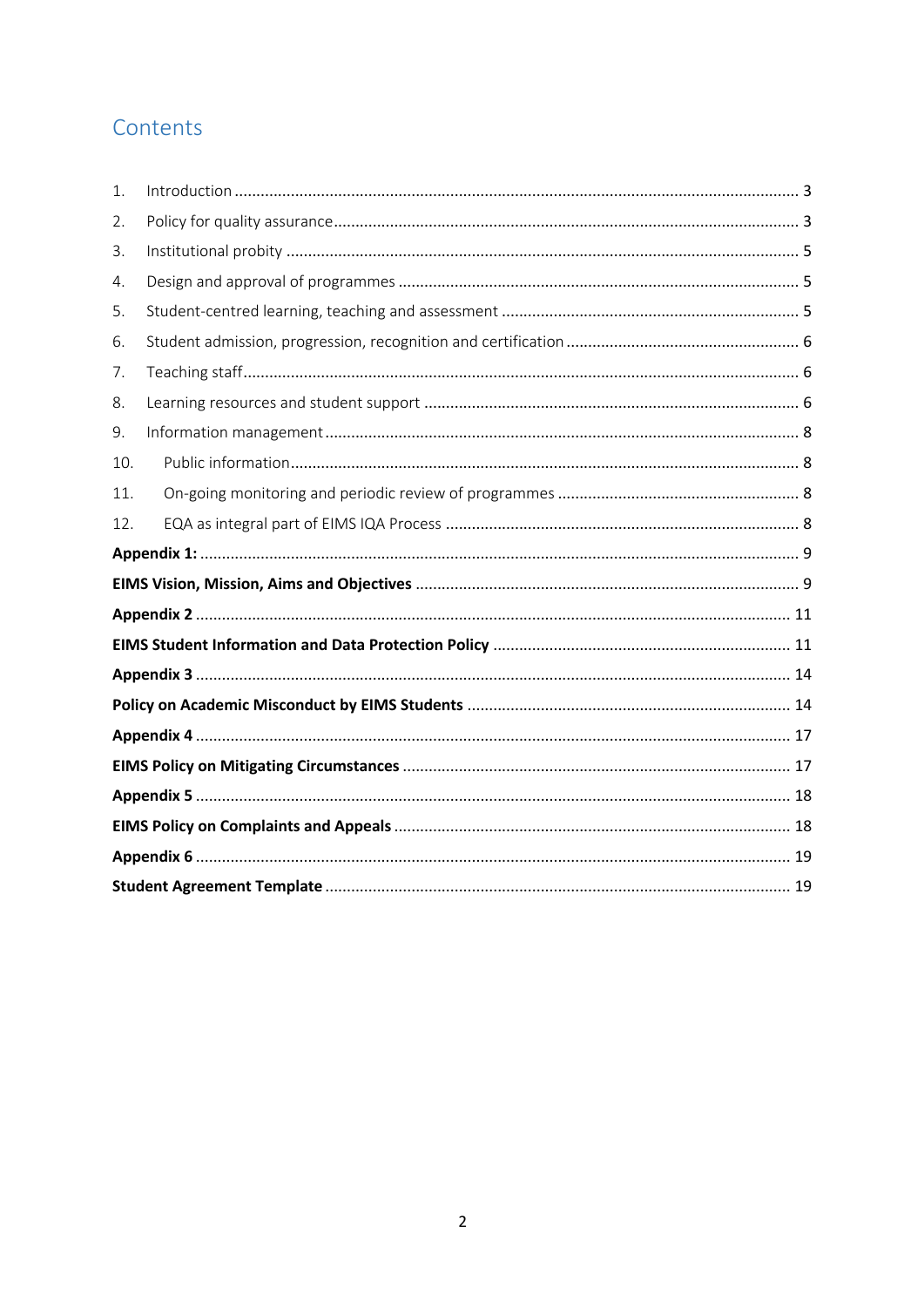## 1. Introduction

The European Institute of Medical Studies (EIMS) has been set up in response to a felt need by medical professionals internationally. All branches of the medical profession require continuous professional development (CPD) to remain abreast of innovations and improvements in their field. In many cases this CPD is also a statutory and/or legal requirement. Medical practitioners need to be able to combine ongoing professional practice with intensive training enhanced by operational research that is embedded in their practice and is a critical tool for reflective practice. They also need to be able to accumulate such modularised CPD to retain their medical registration, and to gain recognised qualifications that are of value within the profession and internationally.

The **Vision** of EIMS is of medical professionals that are in a sustained cycle of excellent practice, reflective professional development and embedded research that is continuously applied to improve the service of medical professionals and the wellbeing of the community. The **Mission** of EIMS is to serve the medical community in the provision of high-level training and research opportunities that support ongoing improvement in professional practice for the ultimate benefit of patients and the community. Further details on the EIMS Vision, Mission, Aims and Objectives is provided as Appendix 1.

The best way to fulfil the Vision and Mission of EIMS is the development of an organic quality culture from the inception of the work of EIMS as an accredited F&HE institution, in line with the NCFHE National QA Framework. This document outlines the QA policy of EIMS that is intended to concretise and foster this quality culture.

The EIMS QA policy is built on the 11 QA Standards of the NCFHE. Each section below provides the structures and procedures that are intended to fulfil these Standards.

## 2. Policy for quality assurance

EIMS shall have the following QA structure:

Head of Institution who also functions as Academic Director, with the following functions:

- Implement the intended aims, objectives and functions of EIMS
- Be responsible for the executive and administrative affairs and the organisation of EIMS;
- Be responsible for the administrative control of its staff and service providers;
- Develop, and/or oversee the development of relevant programmes, courses, strategies, policy and regulations;
- Be responsible for the quality of teaching and learning;
- Be responsible for all student affairs and the quality of the student experience;
- Be responsible for the quality of course delivery and assessment;
- Be responsible for all projects and initiatives undertaken by EIMS;
- Be responsible for the implementation of the research plan of EIMS;
- Consider all issues of student non-academic misconduct and issue sanctions accordingly;
- Be responsible for data control, gathering, dissemination, storage and archiving.

The Head of Institution is selected by the Directors of EIMS.

Academic Board, with the following functions. In line with NCFHE accreditation/acknowledgement as applicable:

• Review and approve all proposed EIMS programmes and courses and amendments thereof, in line with NCFHE;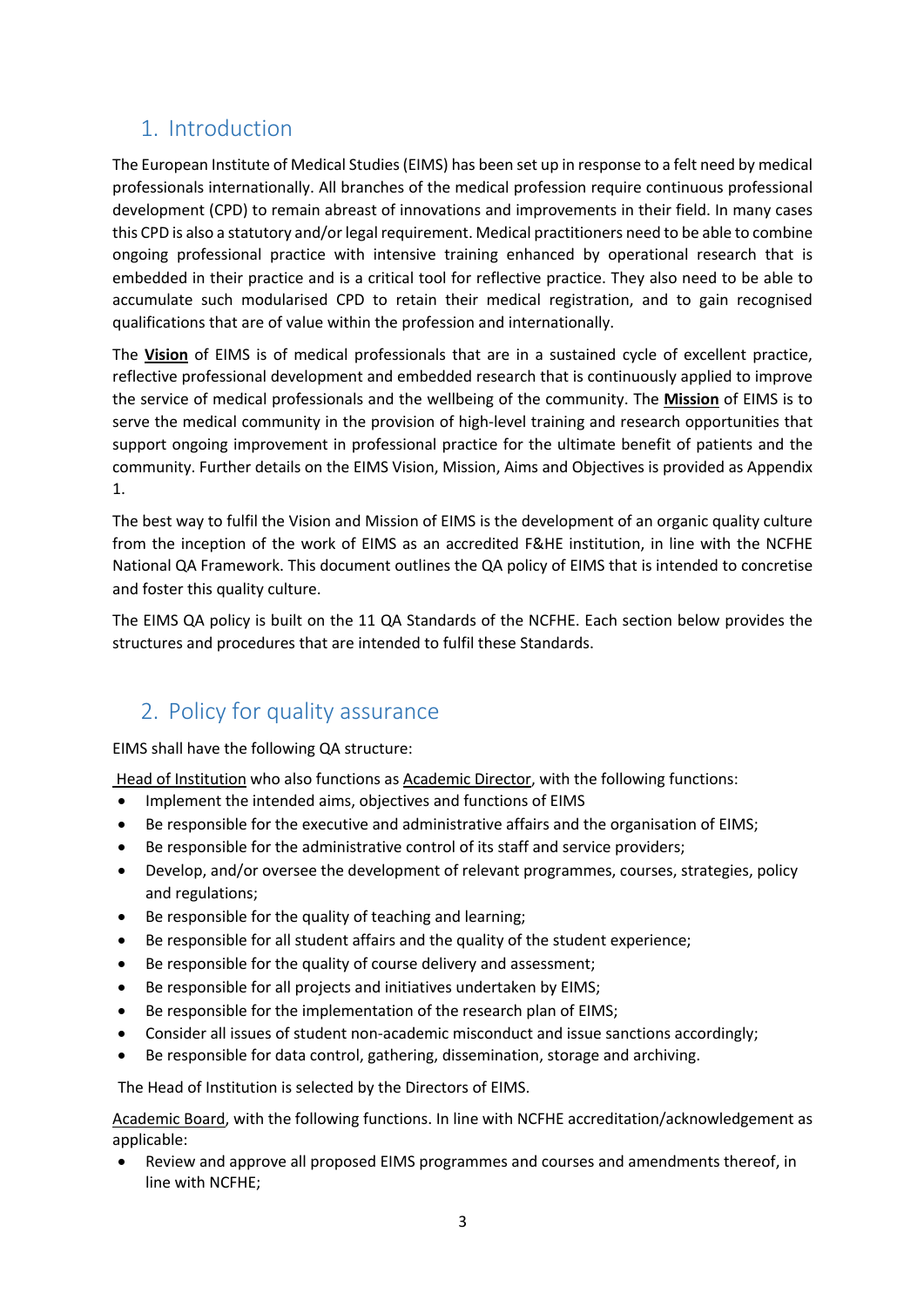- Review and approve all EIMS programme and course admission criteria and procedures, including prior learning, non-formal and informal learning where applicable;
- Review and approve all assessment and examination policies and procedures;
- Select external examiners, where applicable;
- Confirm all assessment and examination results;
- Evaluate EIMS courses and programmes and recommend revisions to courses and programmes;
- Review and approve the continuous professional development of staff;
- Review and approve the research plan of EIMS;
- Review EQA reports and provide recommendations for their implementation;
- Consider all issues of student academic misconduct and issue sanctions accordingly.

The Academic Board shall be composed of the Academic Director and the academic staff involved in the development and/or delivery of the course or programme in question. The Academic Board is answerable to the Academic Director. The Academic Director may co-opt or delegate other staff members, or co-opt third parties with specific expertise to review particular issues and/or particular courses.

Admissions Board, with the following functions:

• Implement EIMS programme and course admissions criteria and procedures as accredited or acknowledged by the NCFHE.

The Admissions Board shall be composed of the Academic Director, one academic member of staff involved in the development and/or delivery of the course in question, and the senior EIMS administrator responsible for admissions and student welfare. The Admissions Board is answerable to the Academic Director.

Independent Appeals Board, with the following functions:

- Consider all legitimate complaints and appeals by EIMS students, and make recommendations to the Directors of EIMS for their consideration
- Consider all legitimate complaints and appeals by EIMS staff below the level of Head of Institution, and make recommendations to the Directors of EIMS for their consideration.

In the first phrase of provision by EIMS, the Independent Review Board is composed of an experienced academic and practitioner in the medical field who has no conflict of interest with EIMS, not having provided paid or unpaid advice or services to EIMS or in its setting up or course/programme development. The Board is selected by the Directors of EIMS and is answerable to them. As the range of provision by EIMS grows, the Directors may add more members to the Board up to a maximum of three, to better reflect the range of EIMS provision.

As indicated in Appendix 1, at a second stage EIMS plans to undertake targeted practitioner-centred medical research. Once this stage is reached a research policy and implementation plan will be developed and integrated into the teaching and learning provision of EIMS and the CPD of its academic staff. This policy will also include procedures to ensure academic integrity and freedom.

The EIMS Policy for Student Academic Misconduct is provided as Appendix 3.

All the structures within EIMS shall ensure that all EIMS academic, administrative and organisational policies, strategies, procedures and practices are completely free of any kind of discrimination against the students or staff.

During the development and review of its programmes, EIMS shall engage with professional sector practitioners of note (for example internationally renowned implantologists) to ensure that its courses satisfy the highest standards of state-of-the-art practice.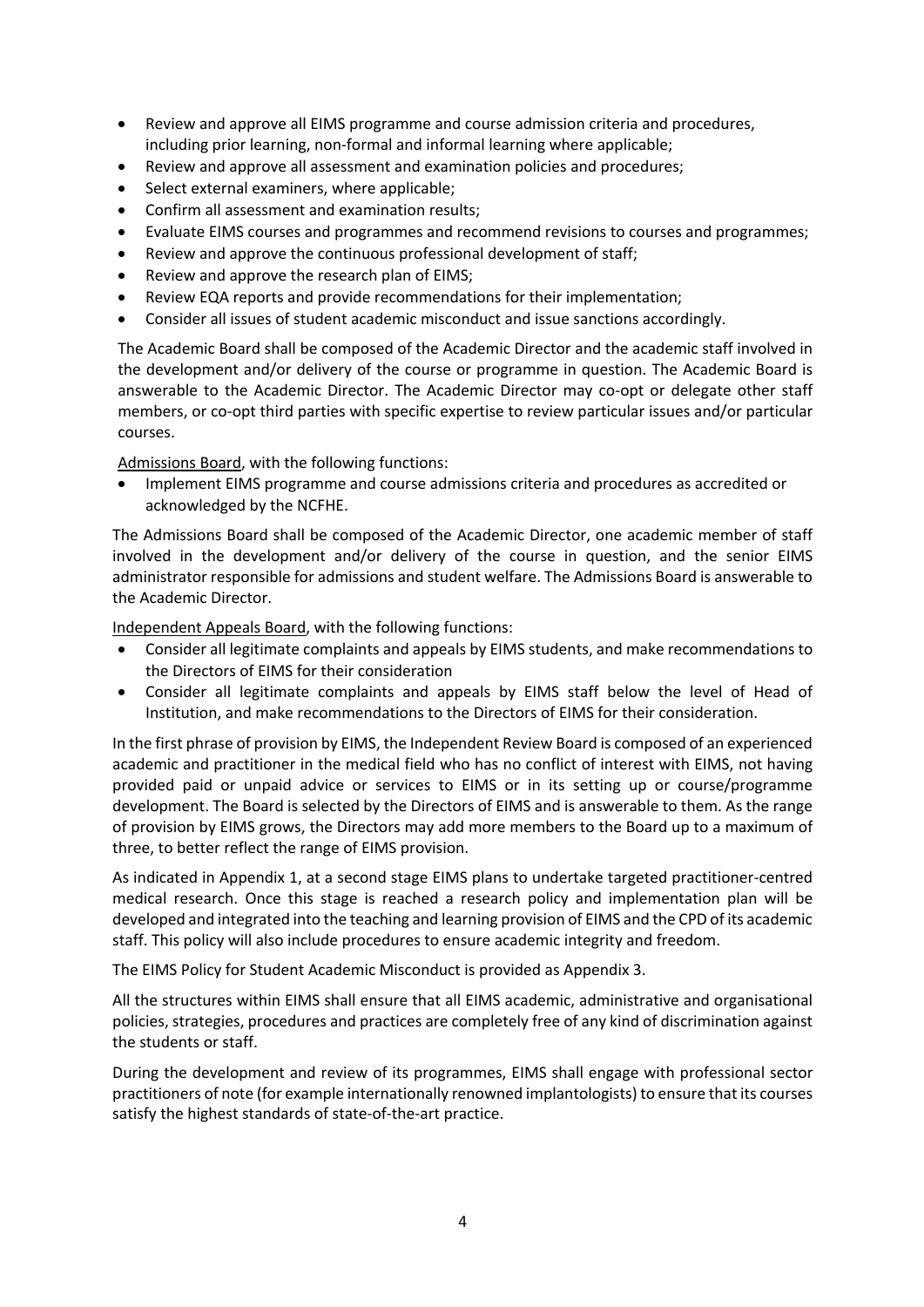Part of EIMS provision shall be of courses by the University of Pessoa (UoP), Portugal. EIMS shall ensure that whilst its QA systems are fully in line with NCFHE requirements, they are also in compliance with the QA requirements of UoP and Portuguese regulations, as applicable.

The EIMS QA Policy shall be available to its stakeholders and the general public on its website.

## 3. Institutional probity

EIMS shall develop yearly budget plans and produce yearly financial statements and audited accounts as required. At a second stage as provision grows, three-year budgetary forecasts shall also be developed to ensure the financial sustainability and security of provision of the institution. EIMS shall ensure that the owners and directors of the holding company as well as the directors, the head of institution, the legal representative, the senior management and academic staff are fit and proper persons, both ethically as well as academically, to deliver the EIMS education programmes.

## 4. Design and approval of programmes

The EIMS shall follow accreditation procedures as updated from time to time by the NCFHE. Prior to submission of a programme accreditation application to the NCFHE, any proposed new course or programme shall be scrutinised by the EIMS Academic Board, who shall be looking out for the following:

- expected student workload in terms of ECTS learning credits is defined and fit for purpose;
- the target audience and the minimum eligibility and selection criteria are defined and fit for purpose;
- courses are learning outcome-based, distinguishing between knowledge, skills and competences;
- they indicate appropriate learning dynamics and a measure of tutor-learner interaction as is appropriate for the course level and content;
- they indicate appropriate resources and forms of assessment;
- they indicate the minimum requirements in terms of qualifications and competences for teaching staff;
- they are in line with the MQF, the Malta Referencing Report and subsequent updates;
- the process of the identification of training/programme needs has involved the participation of external stakeholders including from the world of work who are likely to benefit from the outcomes of such provision;
- with respect to course review, this has also taken into consideration student feedback;
- courses have been designed so that they enable smooth student progression, including on modularised form to allow for maximum access by working practitioners;
- financial sustainability of proposed programme.

## 5. Student-centred learning, teaching and assessment

In its scrutiny, the Academic Board shall ensure that all EIMS courses and programmes are planned to be delivered in a way that encourages students to take an active role in creating the learning process, and that the assessment of students reflects this approach. The implementation of student-centred learning and teaching shall:

- a) respect and attend to the diversity of students and their needs, enabling flexible learning paths;
- b) consider and use different modes of delivery, where appropriate;
- c) flexibly use a variety of pedagogical methods;
- d) regularly evaluate and adjust the modes of delivery and pedagogical methods;
- e) encourage a sense of autonomy in the learner, while ensuring adequate guidance and
- f) support from the teacher/lecturer;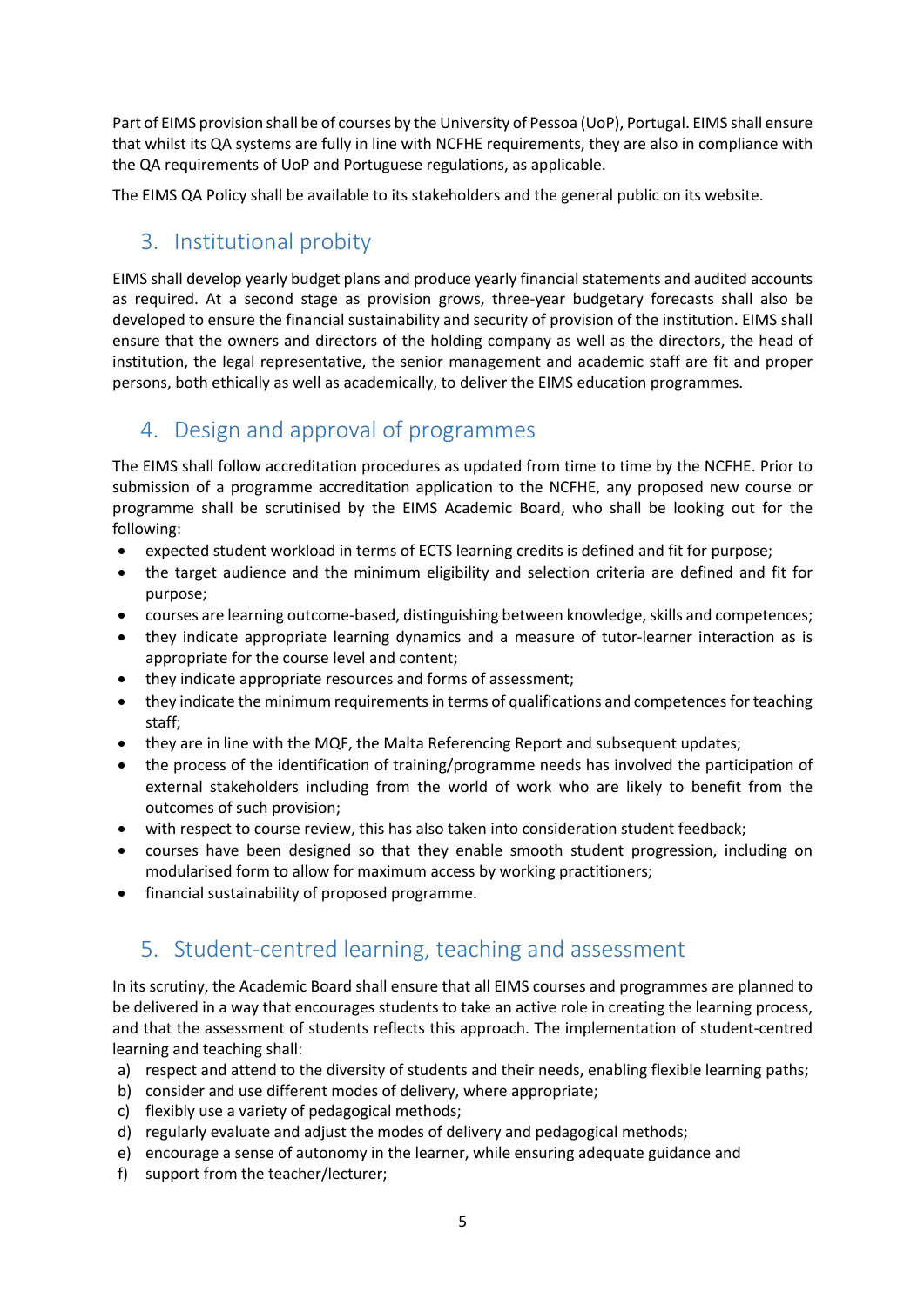g) promote mutual respect within the learner-teacher relationship.

In their oversight role, the Academic Director shall ensure fulfilment of the original intentions of the courses and programmes as accredited or acknowledged by the NCFHE.

In its scrutiny, the Academic Board shall ensure that the quality assurance processes for assessment shall take into account the following:

- h) Assessors are familiar with existing testing and examination methods and receive support in developing their own skills in this field;
- i) The criteria for and method of assessment as well as criteria for marking are known to the students in advance;
- j) The achieved learning outcomes are analysed in relation to the intended outcomes. Students are given feedback, which, if necessary, is linked to advice on the learning process;
- k) The regulations for assessment take into account mitigating circumstances, as per Appendix 4;
- l) Assessment is consistent, fairly applied to all students and carried out in accordance with the stated procedures;
- m) A formal procedure for student complaints and appeals is in place, as per Appendix 5.

## 6. Student admission, progression, recognition and certification

The Academic Board shall review and approve regulations covering all phases of the student "life cycle", i.e. student admission, progression, recognition and certification. The Academic Director shall ensure that they are implemented faithfully by the Admissions Board and all EIMS structures and staff. The Academic Director shall ensure that:

- a) admission processes and criteria are implemented consistently and in a transparent manner;
- b) induction to EIMS and its courses/programmes is provided;
- c) EIMS has processes and tools that are fit for purpose to collect, monitor and manage information on student progression in line with the EIMS Student Information and Data Protection Policy given as Appendix 2;
- d) relevant periods of study and prior learning, including (on a case-by-case basis and for further education provision) the recognition of non-formal and informal learning, are taken into consideration for the purposes of selection;
- e) on successful course completion, students receive documentation explaining the context, MQF level, amount of learning credit, content and status of the qualification gained, in line with NCFHE regulations.

## 7. Teaching staff

The Academic Board shall be responsible for the approval of the selection criteria and CPD of its academic staff. The Academic Director shall be responsible for the conditions of and procedures for employment, and to ensure that such criteria and procedures are applied in a clear, fair and transparent manner. EIMS is committed to promote innovation in teaching methods, and continuous professional development. As planned in Appendix 1, EIMS shall encourage scholarly activity to strengthen the link between education and research. In the case of part-time teaching staff providing limited and *ad hoc* services, EIMS shall ensure that such staff is constantly *au courant* with developments in their fields and with the methodological requirements of their programmes, in line with guidelines approved by the Academic Board.

## 8. Learning resources and student support

EIMS shall ensure that adequate and readily accessible learning resources are provided to assist student learning commensurate to the type and level of courses provided by EIMS, whether physically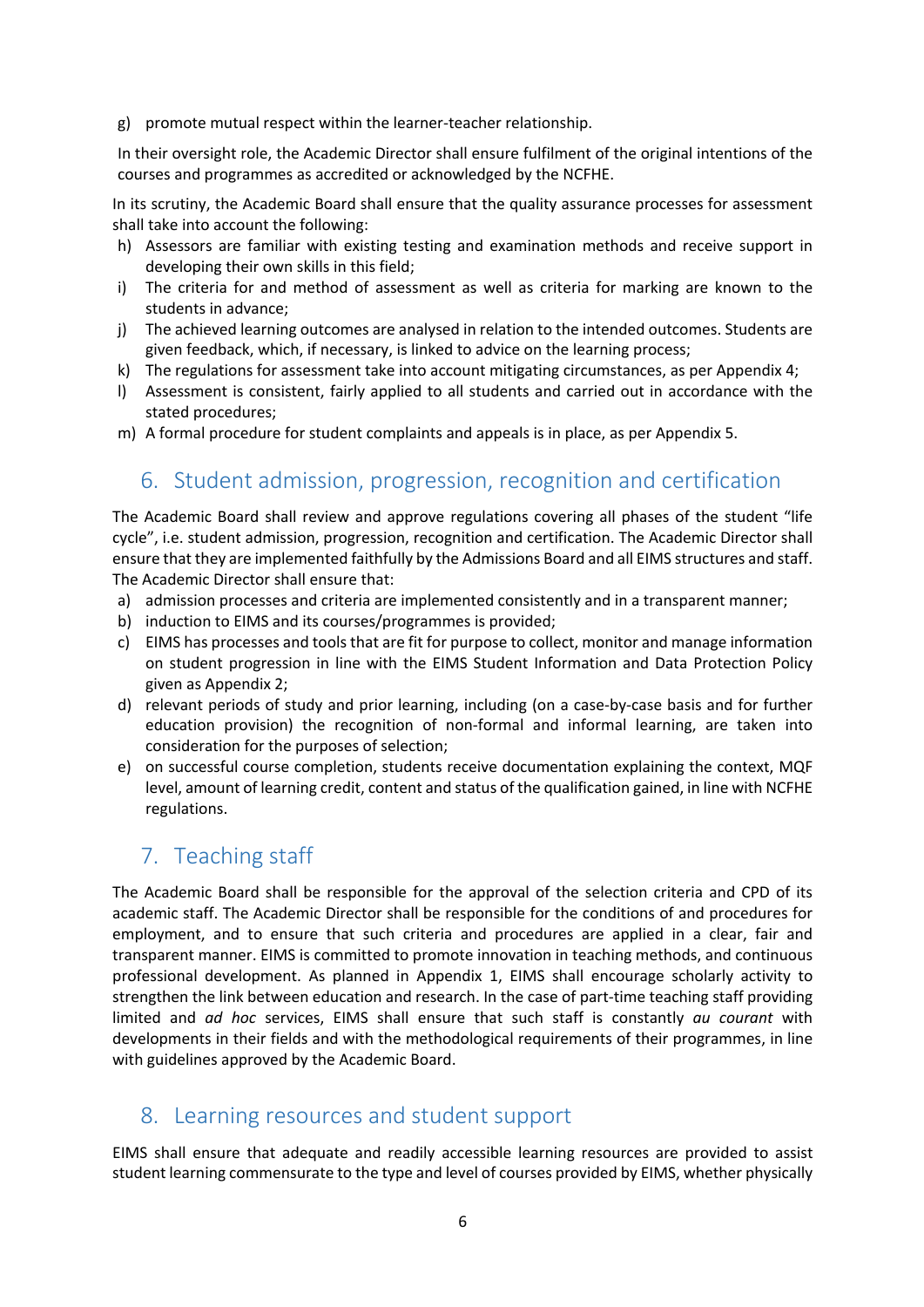or online. Apart from state-of-the-art equipment, study facilities and IT infrastructure, once EIMS has reached a critical mass of provision and student intake, these resources will include a physical and virtual library, and student counsellors and other advisory services as required.

Since EIMS is planning to start providing the Award in Foundations Dental Science pending NCFHE accreditation, it will be investing in an on-line library with appropriate medical and dental resources, as well as 3D anatomy software that will allow the study of anatomy according to cutting edge IT developments in leading anatomy courses and schools worldwide. Once the Award is accredited, EIMS will proceed with the purchase of these resources and inform NCFHE accordingly.

The resources available for EIMS staff shall be commensurate to the needs of its core student target: mature graduates and working medical professionals who require maximum flexibility and access for the provision of high-quality, internationally-recognised professional CPD. As indicated in Appendix 1 this will eventually include virtual learning facilities and procedures.

For programmes with students who have come to reside in Malta for the duration of the course, EIMS shall fully comply with NCFHE regulations on student agreements, student attendance and student support as required from time to time. Prior to the beginning of a programme, and prior to the residential student or other person directly or indirectly on his behalf, making any payment to EIMS, EIMS shall draw up a written agreement with the intending student in relation to such student's enrolment in that programme, as per the template given as Appendix 6. Such agreements shall be clearly understandable by the students and specific in their requirements as to the duties of the students and EIMS

The provisions of the student agreement relating to student refunds shall meet the following minimum standards:

- (a) the student agreement shall guarantee students' rights, including the right to obtain assessment results upon the student having completed all the necessary assessment requirements of the programme or parts thereof;
- (b) the circumstances in which EIMS will provide a refund shall be clearly stated;
- (c) the terms regarding how a student should apply for a refund shall be clearly stated;
- (d) the refund provisions to apply shall generally be compatible with consumer protection law, including a statement to the effect that the agreement shall not deny the students' right to take further action under the Consumer Affairs Act; and
- (e) EIMS's dispute resolution process shall be clearly explained, including a statement to the effect that such dispute resolution process shall not prevent students from seeking other legal remedies.

In the student agreement, EIMS shall advise intending overseas students of their duty to furnish EIMS with any change in their contact details, which include their residential address and telephone number in Malta as well as a contact address overseas, following the completion of their studies.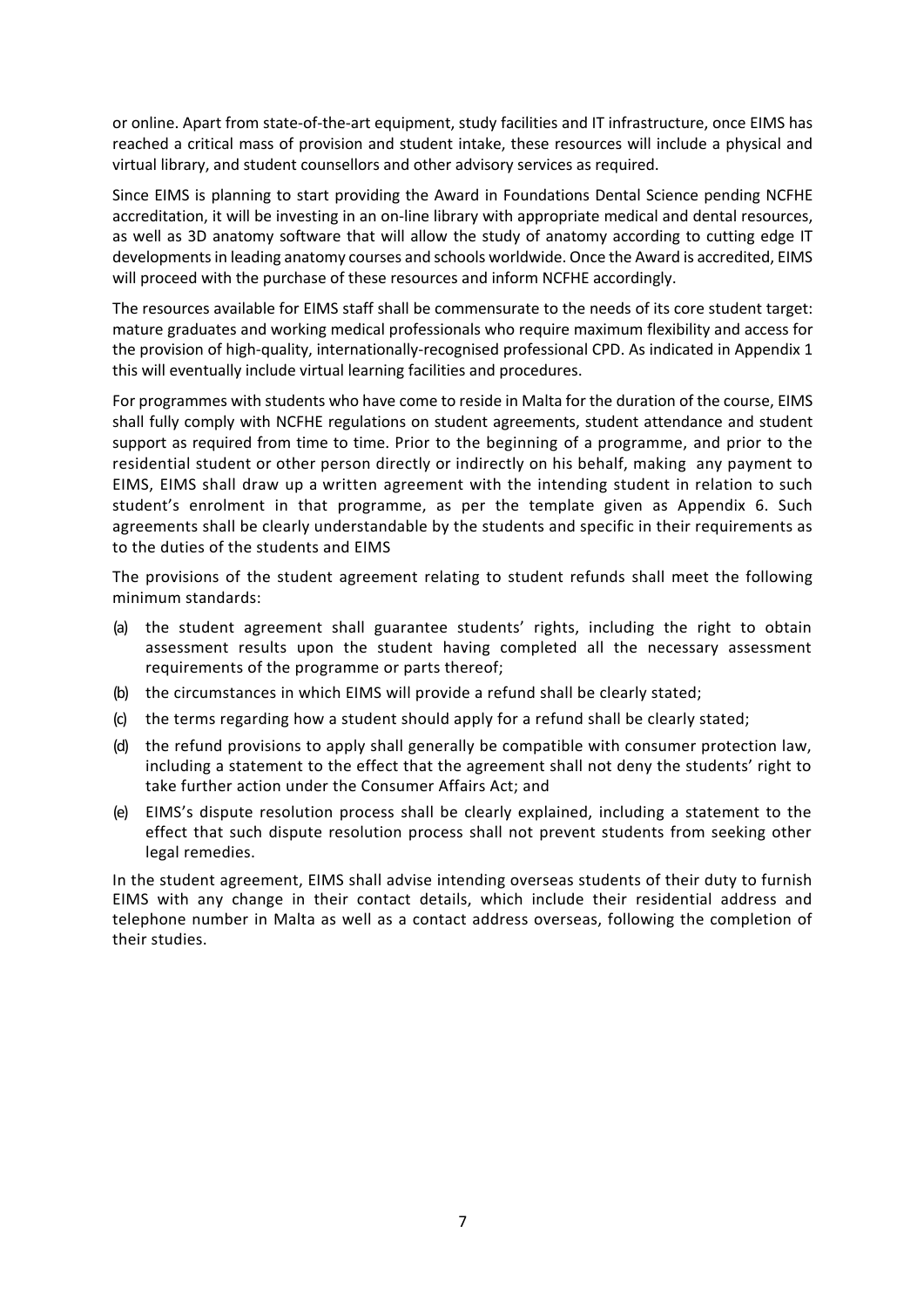## 9. Information management

EIMS shall collect, analyse, use, archive and protect relevant information for the effective management of its programmes and other activities, as per Appendix 2.

## 10. Public information

EIMS is committed to publishing information on its website and through other print and social media about its activities, including courses/programmes, which is clear, accurate, objective, up-to date and readily accessible. The website information shall distinguish between publicly-available information and information restricted to EIMS staff and students.

The information shall include:

- a) the selection criteria for the courses/programmes;
- b) their intended learning outcomes;
- c) the qualifications they award, including information on the MQF level and ECTS learning credits;
- d) the teaching, learning and assessment procedures used, and
- e) the further EIMS learning opportunities available to their students.

# 11. On-going monitoring and periodic review of programmes

EIMS shall implement the Quality Cycle by monitoring and periodically reviewing its programmes in terms of this QA policy, through the work of the Academic Board. The objectives of this exercise shall be i) to ensure that EIMS achieves the objectives set for them; ii) to review the content of the EIMS programmes in the light of latest research/practice in the sector to ensure that the programme is up to date; and iii) to respond to the changing needs of students and society. Such reviews shall include input from students and, where applicable, input from EQA reports. They shall also include other stakeholders that are benefiting from the outcomes of the programme, including stakeholders from the relevant fields of professional practice.

At a second stage once critical mass in EIMS provision has been achieved, a Quality Assurance Committee that is separate and distinct from the Academic Board shall be set up to undertake the tasks under this Standard and to prepare for and consider the findings of EQA.

## 12. EQA as integral part of EIMS IQA Process

EIMS is required to undergo external quality assurance by, or with the approval of, the NCFHE on a cyclical basis according to NCFHE guidelines, once every five years. EIMS shall integrate the EQA procedure into its own ongoing IQA process, both by using the EQA MOP as guidelines for its own reflective process in preparation for the EQA, and by integrating the EQA recommendations in its next cycle of internal review and improvements in EIMS structures and procedures.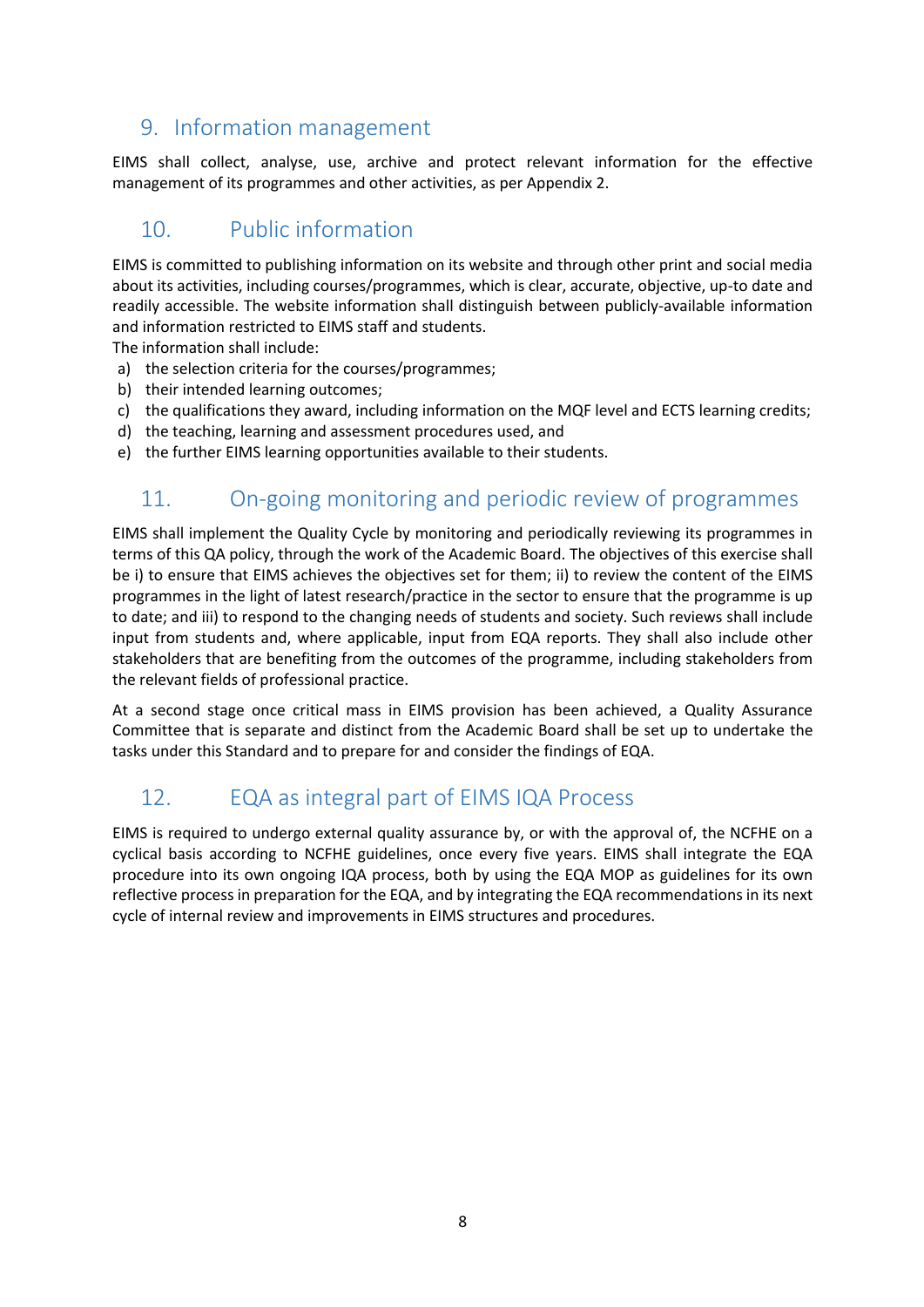## Appendix 1:EIMS Vision, Mission, Aims and Objectives

The European Institute of Medical Studies (EIMS) is being set up in response to a felt need by medical professionals internationally. All branches of the medical profession require continuous professional development (CPD) to remain abreast of innovations and improvements in their field. In many cases this CPD is also a statutory and/or legal requirement. Medical practitioners need to be able to combine ongoing professional practice with intensive training enhanced by operational research that is embedded in their practice and is a critical tool for reflective practice. They also need to be able to accumulate such modularised CPD to retain their medical registration, and to gain recognised qualifications that are of value within the profession and internationally.

The primary market of EIMS provision is international, not local, although local practitioners are of course welcome to participate. This is because the economies of scale that are required to make highquality CPD for medical niches financially viable cannot but be sustained through pro-active international marketing that will seek to combine a state-of-the-art medical training experience by top-class medical trainers with the geographical, social, security and cultural attractions that Malta can uniquely provide. This market need is presently not being served in Malta and, indeed, in the region. Thus, EIMS is not in any sense competing with provision already in place locally but will provide value-added in line with the internationalisation agenda for the HE sector of the Government of Malta.

The **Vision** of EIMS is of medical professionals that are in a sustained cycle of excellent practice, reflective professional development and embedded research that is continuously applied to improve the service of medical professionals and the wellbeing of the community.

The **Mission** of EIMS is to serve the medical community in the provision of high-level training and research opportunities that support ongoing improvement in professional practice for the ultimate benefit of patients and the community.

The **Aims** of EIMS are to:

- provide short, high-intensive CPD modules for medical professionals, using Malta as its operational base;
- ensure that such modules can be accumulated for recognised awards and qualifications;
- concretise its corporate social responsibility towards the Maltese community through sociallyoriented medical provision and the sharing of its research outcomes;
- support the fostering of an international community of reflective practitioners who attend its CPD provision; through, amongst other means, the implementation of identified research projects;
- target private, national, transnational and international funds to support such research efforts and maximise its corporate social responsibility within Malta.

The **Objectives** of EIMS are as follows:

*In the short term, covering this application:*

- the development of a strategic relationship with Fernando Pessoa University, which is one of the most prestigious private HEIs in Portugal (http://international.ufp.pt/), as per Affiliation Agreement and Side Letter attached;
- the provision of the first planned course in the context of this partnership: Post-Graduate Certificate in Clinical Competences in Dental Medicine. (http://www.ufp.pt/ensino/posgraduacoes/competencias-clinicas-em-medicina-dentaria ). This course is fully accredited in Portugal and can be duly recognised by MQRIC within the NCFHE;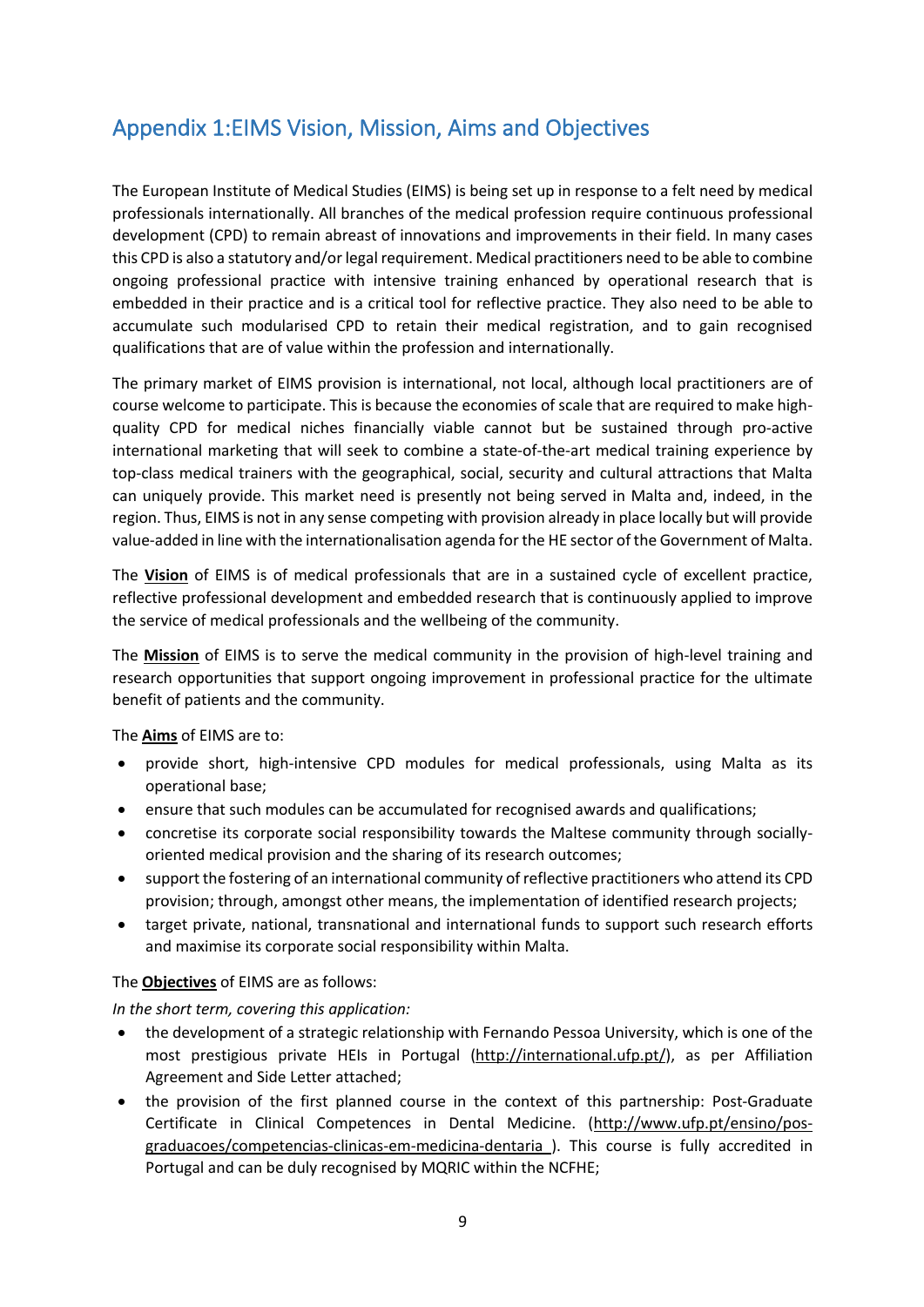• the development of a strategic relationship with the American Academy of Implant Dentistry (AAID) (http://www.aaid.com/index.html), leading to the provision in Malta of AAID courses. Initially these courses will not be accredited with the NCFHE and will be in conformity with the provision of such non-accredited courses. This format is being used to ensure that EIMS gains sufficient experience in the provision of such courses so as to be able to develop its QA procedures accordingly and, on that basis, apply in a second phase for course accreditation.

*In the medium term, once sufficient experience has been gained and necessitating an amendment to the Provider Certificate:*

- the provision of other courses envisaged in the strategic relationship with Fernando Pessoa University;
- the accreditation of Courses that EIMS will provided jointly with AAID;
- the development and accreditation of in-house courses by EIMS;
- the identification of other niches of medical practice that require CPD provision;
- the identification of medical research projects;
- the identification of corporate social responsibility projects:
- the development of a digital learning component to EIMS provision, necessitating an upgrade in its provider licence and procedures.

As can be seen, although EIMS is a start-up enterprise it is built on a solid base of i) excellent professional practice, ii) internationally recognised experience in CPD provision and iii) academic expertise. These three elements of its foundation will ensure that EIMS will grow sustainably and responsibility for the benefit of the medical community, practitioners' patients and the local community.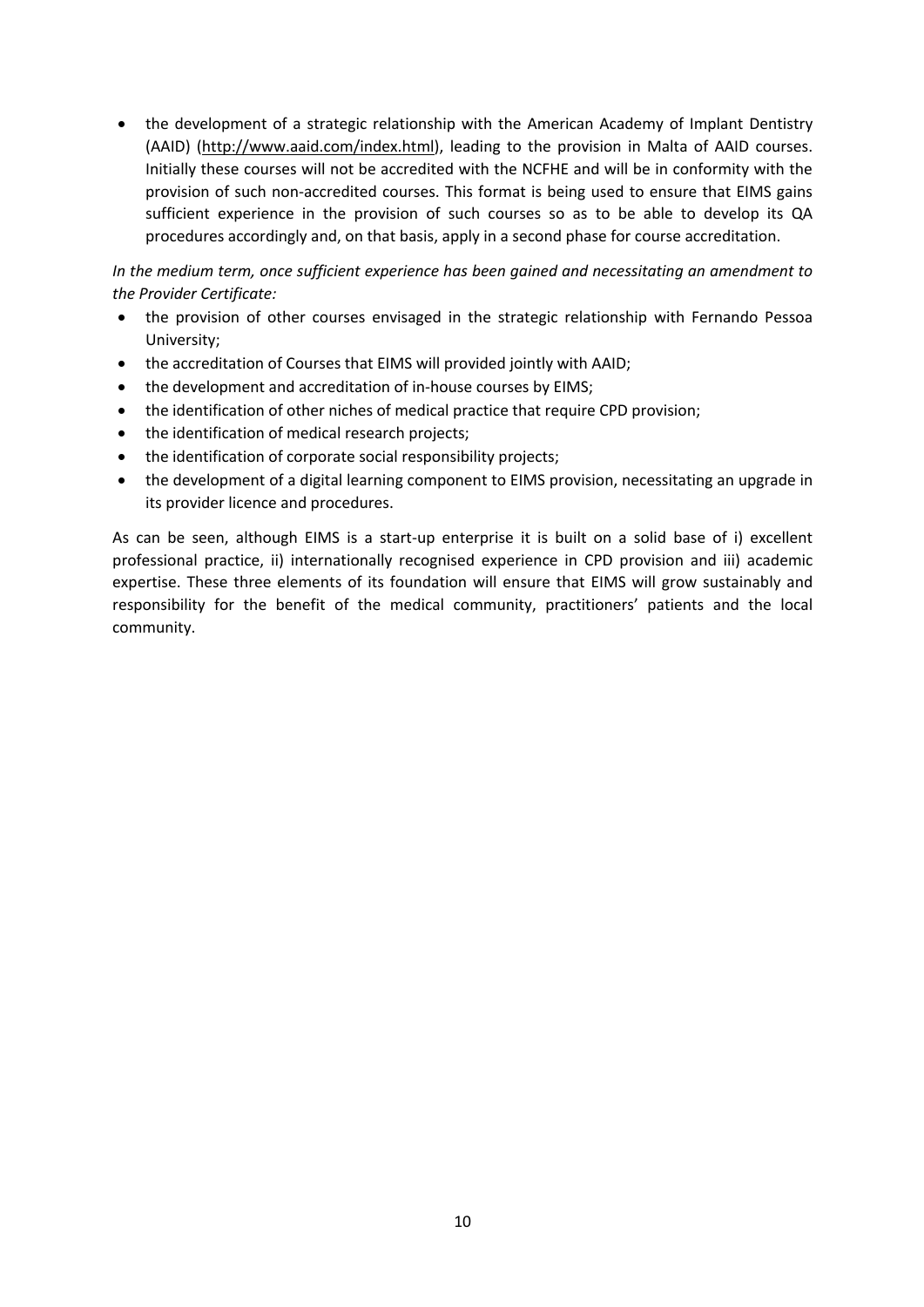## EIMS Student Information and Data Protection Policy

The European Institute of Medical Studies (EIMS) protects the privacy of its students' education records in compliance with the Data Protection Act and in particular Subsidiary Legislation 440.09 'Processing Of Personal Data (Education Sector) Regulations'. Access to student data is provided strictly within the parameters of the Act.

## **A. Types of Data**

EIMS holds the following categories of student information:

- *Personal data* including contact information; demographic data; and biometric, social welfare, medical and academic misconduct data where applicable;
- *Enrolment data* including students' entry/re-entry applications and related documentation;
- *Financial data* related to student payments and pending fees;
- *Academic data* related to students' assessments, clinical placements, yearly and final transcripts, and graduation documentation;
- *Research data* related to the research carried out by students.

Additionally, the EIMS electronic system automatically gathers standard information about the person making use of EIMS e-services. It also contains some connection information such as the page or service that was requested and the date and time of the request. This information is used for the sole purpose of statistical information gathering and demographics relating to the EIMS website, and enables EIMS to determine general visitor patterns and pathways within the website and to improve future visitors' experience.

EIMS may also collect personal information supplied through the use of web-based forms and surveys. This information, including email addresses and contact numbers, will not be supplied to any third party. In submitting personal information online, students are deemed to be agreeing that EIMS staff may use their details for the sole purpose of conducting the business of EIMS, and are so informed in the web-based forms and surveys.

## **B. Processing Data**

The Data Controller at EIMS is the Academic Director.

IEMS may process personal data in relation to students, parents and legal guardians for administration purposes and for its daily operations and efficient running for the purpose of providing their students with the necessary educational services as required under the Education Act in fulfilment of its contractual commitment with students.

Personal data in relation to students may also be processed for the following purposes:

- academic progress monitoring which includes performance data, examination and assessment results associated with the students;
- organisation of functions and activities which may form part of curricular and extra-curricular requirements, provided that where the processing is related to informal activities the consent is obtained from the students themselves if applicable.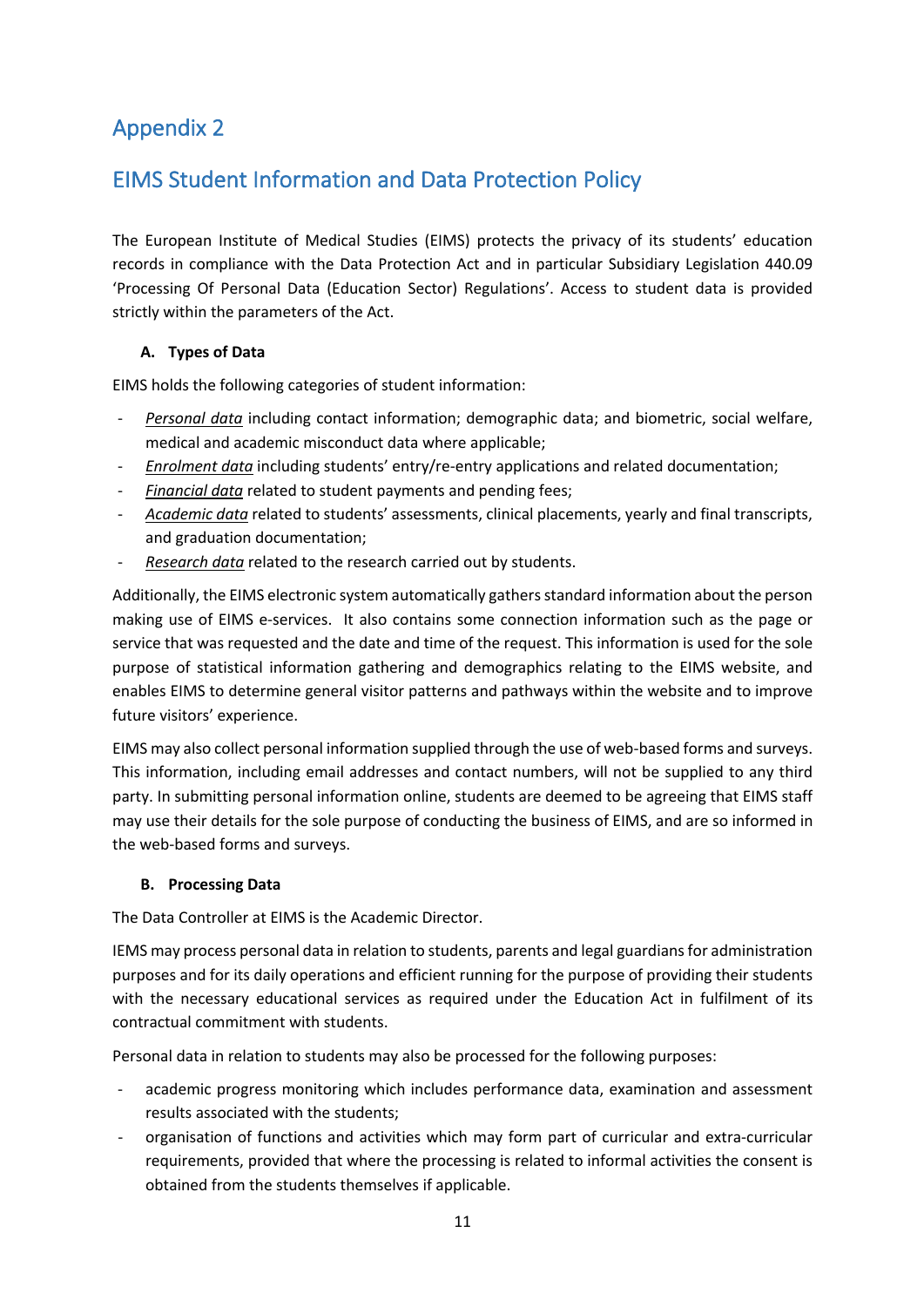EIMS shall request in writing permission from students to produce and make use of visual images that includes them. Unless otherwise stated, such images may only be used for the purposes of internal administration and for EIMS publicity and publications.

With respect to information connected to electronic or card payments, EIMS does not process information other than for the purposes of payment, strictly in line with the Data Information Act and relevant subsidiary legislation.

## **C. Accessing Data**

EIMS students have the right to access their own data in any one of these fields during their period of studies, including documentation related to course conclusion such as official transcript and degree certificate. After the conclusion of the course the available information can be accessed against a fee.

Biometric, social welfare, medical and academic misconduct data is destroyed on completion of studies. Contact information, entry data, financial data and research data is retained securely for five years after the completion of studies. Demographic data and academic data is retained for 50 years.

Access to data held by EIMS by third parties both in Malta and abroad is strictly in line with Subsidiary Legislation 440.09, and against students' written permission unless otherwise indicated in the said legislation.

## **D. Data Management and Archiving**

For the purposes of this application with one course, student records will be stored securely by the EIMS Academic Director and copied/archived regularly in paper and electronic form as applicable in a separate secure location. All documentary storage and all archiving will be carried out in Malta.

In subsequent phases of development as per the EIMS Vision, Mission, Aims and Objectives document as the number of students and courses increases, student data management, from initial expression of interest to enrolment as well as personal, academic and financial information shall be managed through a customised student information management system (SIMS) that is tried and tested and recognised as fit for purpose for HE.

EIMS is presently in the process of evaluating and shortlisting a number of SIMS software solutions and Learning Management Systems (LMS) that are used in HE contexts. EIMS is ensuring that both SIMS and LMS software has inbuilt student identity and assessment security features, as well as archiving protocols in line with EU guidelines.

During the period of student life, student data is retained in the cloud storage of this software and copied on a securely stored external hard-disc. Paper documentation is scanned and also saved on the cloud and backed up on external hard-disc.

On course completion student data is removed from cloud storage and retained in the external harddisc and in an additional electronic archive that are stored separately. The sustainability and viability of this archive is reviewed regularly according to software developments to ensure that security, integrity and accessibility of demographic and academic data, for a 50-year period.

## **E. Right of Review**

A student may request amendment of the content of an education record on the grounds that the record is inaccurate, misleading, or otherwise in violation of the privacy of the student. If EIMS does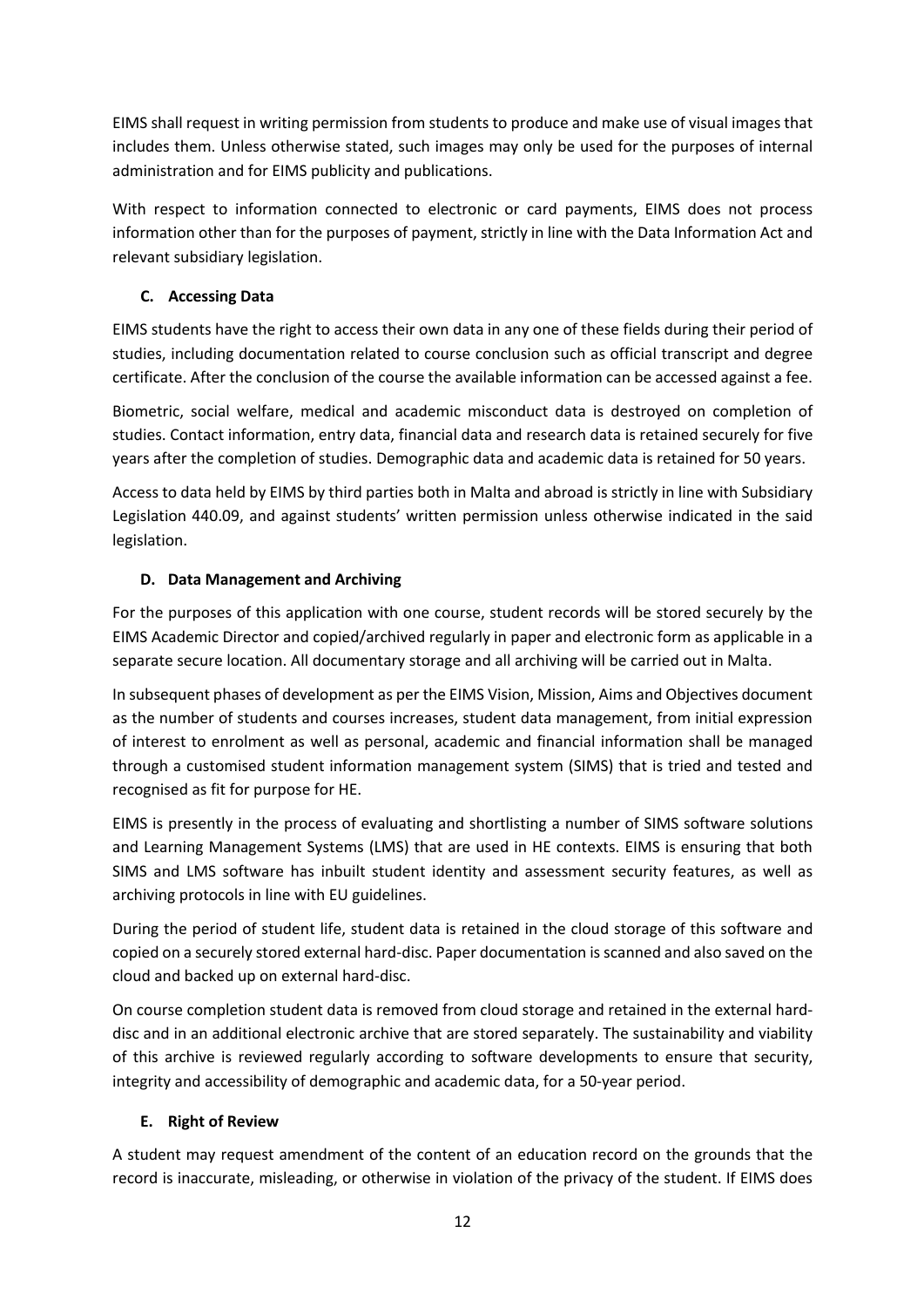not amend the record as requested, then the student may request a hearing in front of the Independent Review Board as per the EIMS Internal Quality Assurance Policy. No hearing under this policy shall be granted for challenging the underlying basis for a grade; however, the accuracy of the recording of the grade could be challenged.

## **F. Review of Policy**

The EIMS shall modify this Privacy Policy from time to time according to requirements. Students shall be alerted when the Policy is updated. Students and other third parties are invited to consult this Privacy Policy on the EIMS website in order to become aware of any changes. The date when this Policy was last updated is indicated on the first page this Policy.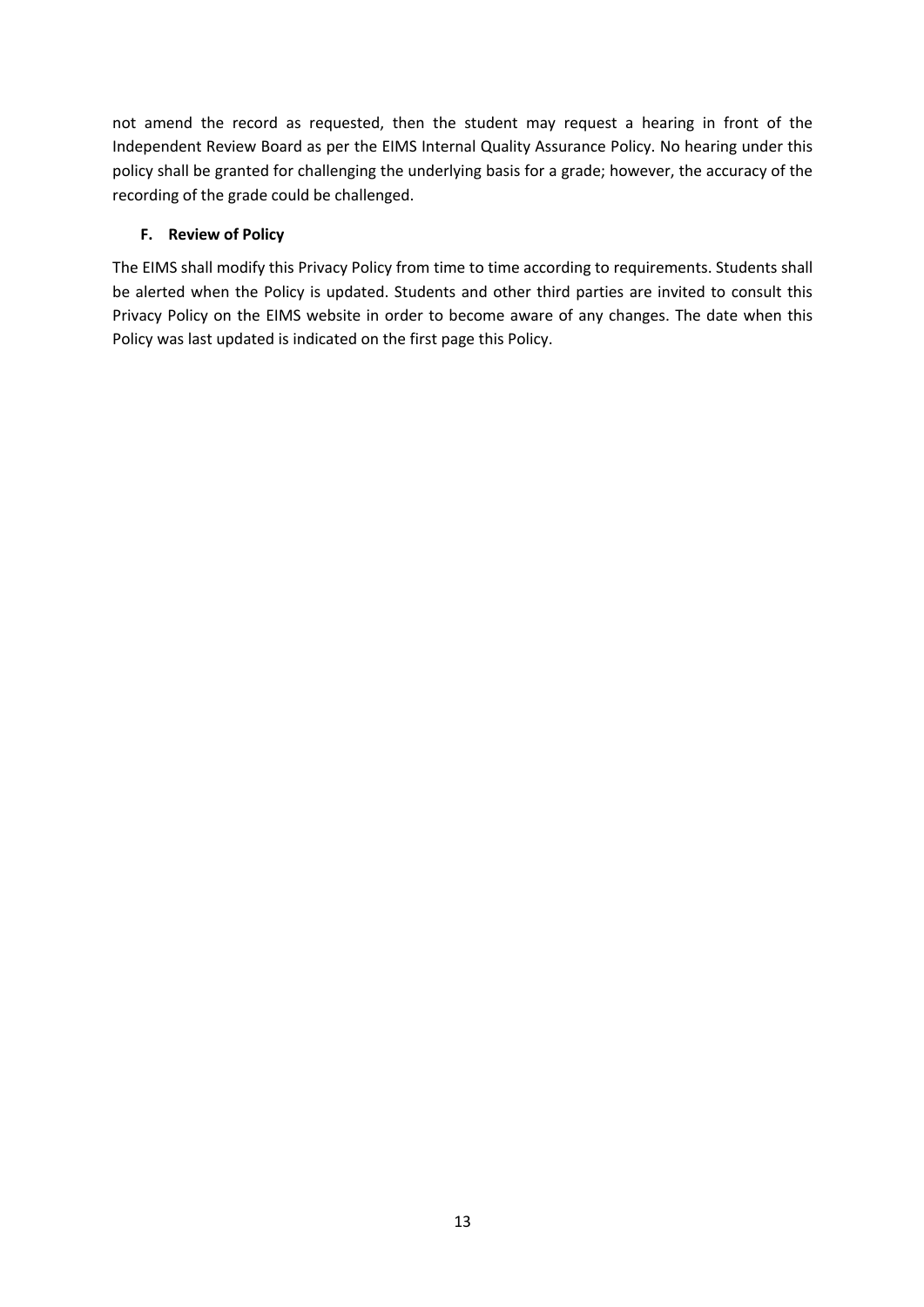## Policy on Academic Misconduct by EIMS Students

EIMS expects all its students to maintain the highest standards of academic honesty and good conduct. Enrolled students shall be asked to sign a commitment to the academic values of EIMS that include academic honesty. The following is a non-exhaustive list of forms of academic dishonesty. In the following list, 'instuctor' refers also to lecturer, tutor, supervisor invigilator and assessor.

- *1. Cheating during Assessment and Exams*
	- using notes, books, calculators, phones, photos, computers, web sites, tweets, social media, or other aids during an assessment or an exam when not allowed by the instructor;
	- talking during an assessment or exam when told by the instructor talking is not permitted
	- looking at another student's exam or assessment during the testing period;
	- continuing to work on an assessment or exam after the instructor has notified students that time for the test has ended;
	- stealing, reproducing, circulating, or otherwise gaining access to an assessment, exam, or selfstudy materials prior to the time authorized by an instructor;
	- ignoring the guidelines specified by the instructor for an assignment and instead using materials or study aids that the instructor has forbidden.

#### *2. Plagiarism*

- Using text, arguments, rhetorical structures, and ideas of another without proper citation and acknowledgment;
- copying data, facts, graphs, computer programs, spreadsheets, images, photos, film/video, or other materials and using them without proper citation or acknowledgment;
- copying assignments, assessments, or exam answers from an answer key, solution manual, textbook, web site, or other items from another student, thus presenting another's work as your own;
- failing to use quotation marks properly or when needed;
- failing to give a source for quoted materials;
- failing to paraphrase language completely;
- failing to give a source for paraphrases;
- failing to cite sources correctly and completely.

#### *3. Unauthorized Collaboration*

- Receiving help with assignments, assessments or other activities when not allowed by the instructor;
- accepting credit for a group project without doing the share of the work;
- helping others with their work when not allowed by the instructor;
- allowing others to view own work when not permitted to do so by the instructor;
- a group doing another student's work on a group project, lab, presentation, report, or other activity while presenting the work as if done by the entire group equally.

#### *4. Wilful Misrepresentation*

- fabricating quotations;
- fabricating sources;
- fabricating, dishonestly adjusting, omitting, or otherwise misrepresenting research results and records, including information, data, statistics, research facts, and its analysis;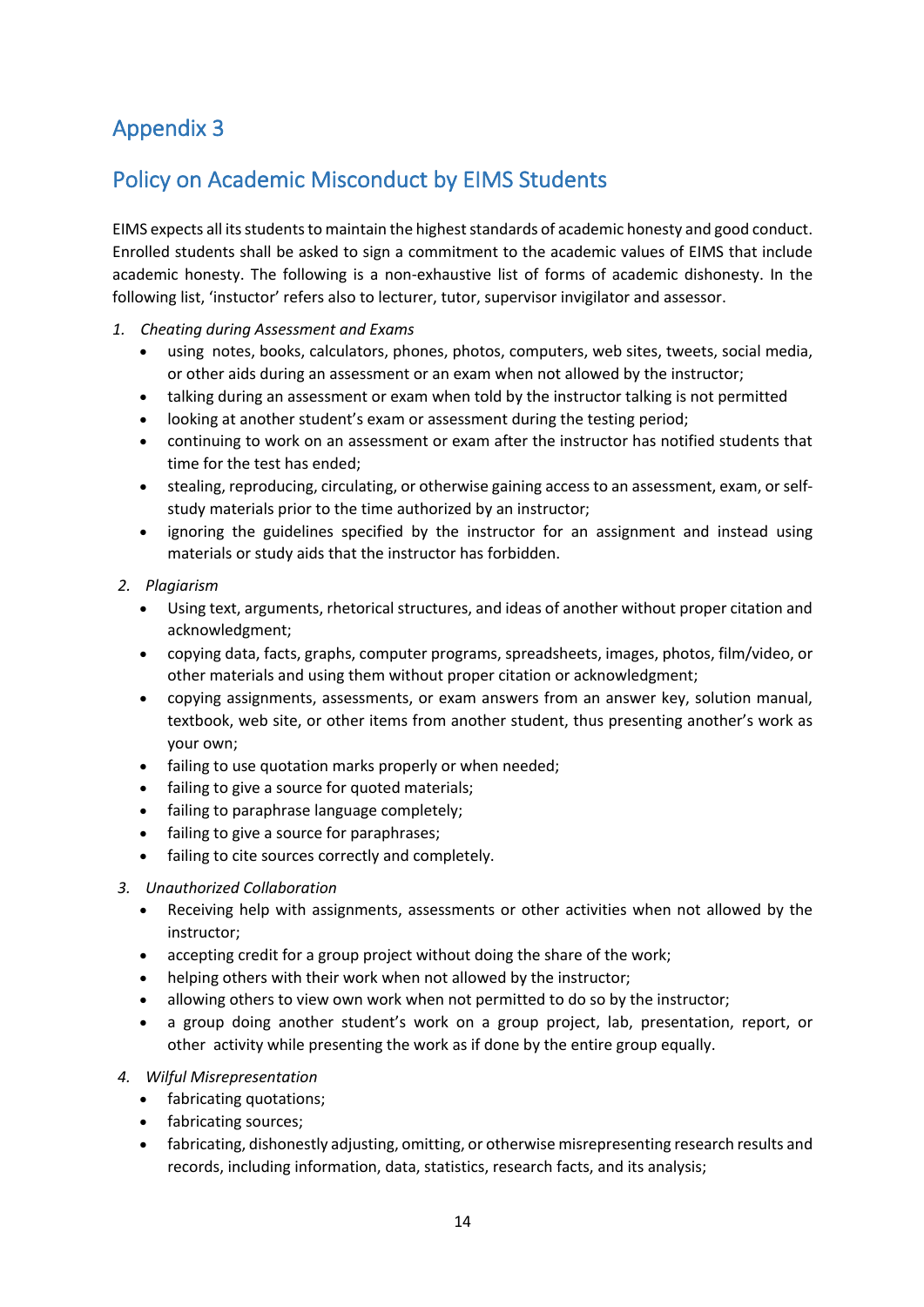- engaging in selective reporting or omission of conflicting data for deceptive purposes;
- altering graded work, then resubmitting it for new grade;
- providing false information about reasons for class absences or late work;
- failing to provide required or requested information regarding academic performance or enrolments at previous institutions;
- intentionally obstructing or interfering with other students' academic work, or otherwise undertaking activity with the purpose of creating or obtaining an unfair academic advantage over other students' academic work;
- altering documents affecting academic records, such as falsifying information on an official academic document, form, grade report, letter of permission, clinical record, student id cards, or any other official document;
- providing false information to others about academic performance, leadership activities, or membership in student organizations;
- falsification of information records;
- recording hours not actually worked;
- submitting an altered or fabricated preceptor evaluation;
- altering a score, grade, or schedule change on an academic record;
- forging the signature of an instructor, other eims personnel, another student or third parties without proper authorization;
- creating false university, college, or other official correspondences (such as medical documentation).
- *5. Facilitating Academic Dishonesty of Others*
	- writing a paper for another student;
	- allowing another student to use your past assignments;
	- sharing assignments with another student when told collaboration is not allowed;
	- allowing or helping another student to look at own exam or assessment during a test;
	- sharing with other students own notes, books, calculators, phones, photos, computers, web sites, tweets, social media, or other aids during an assessment or an exam when not allowed by the instructor;
	- completing another student's exam or assessment by attending the exam in place of the other student;
	- providing any materials, information, or assistance to another person with the knowledge or reasonable expectation that such would be used for dishonest purposes.

Students caught engaging in academic misconduct may be deemed to be doing so through a minor offense or a major offense as determined by the EIMS Academic Board. A minor offense is such that the integrity of the assessment and the final mark are not materially or significantly affected. A major offense is when the integrity of the assessment and the final mark are materially and/or significantly affected. Students so caught shall be dealt with as follows:

- First minor offense: student is issued a verbal warning and discusses consequences of academic misconduct with course tutor.
- Second minor offense: student is issued first written warning and discusses consequences of academic misconduct with Academic Director.
- Third minor offense of first major offense: student is issued a second written warning and is required to resubmit the assessment or examination.
- Second major offense: student is issued a third written warning and is required to retake module for the specific assessment or examination in question.
- Third major offense: student is expelled from the course or programme without refund.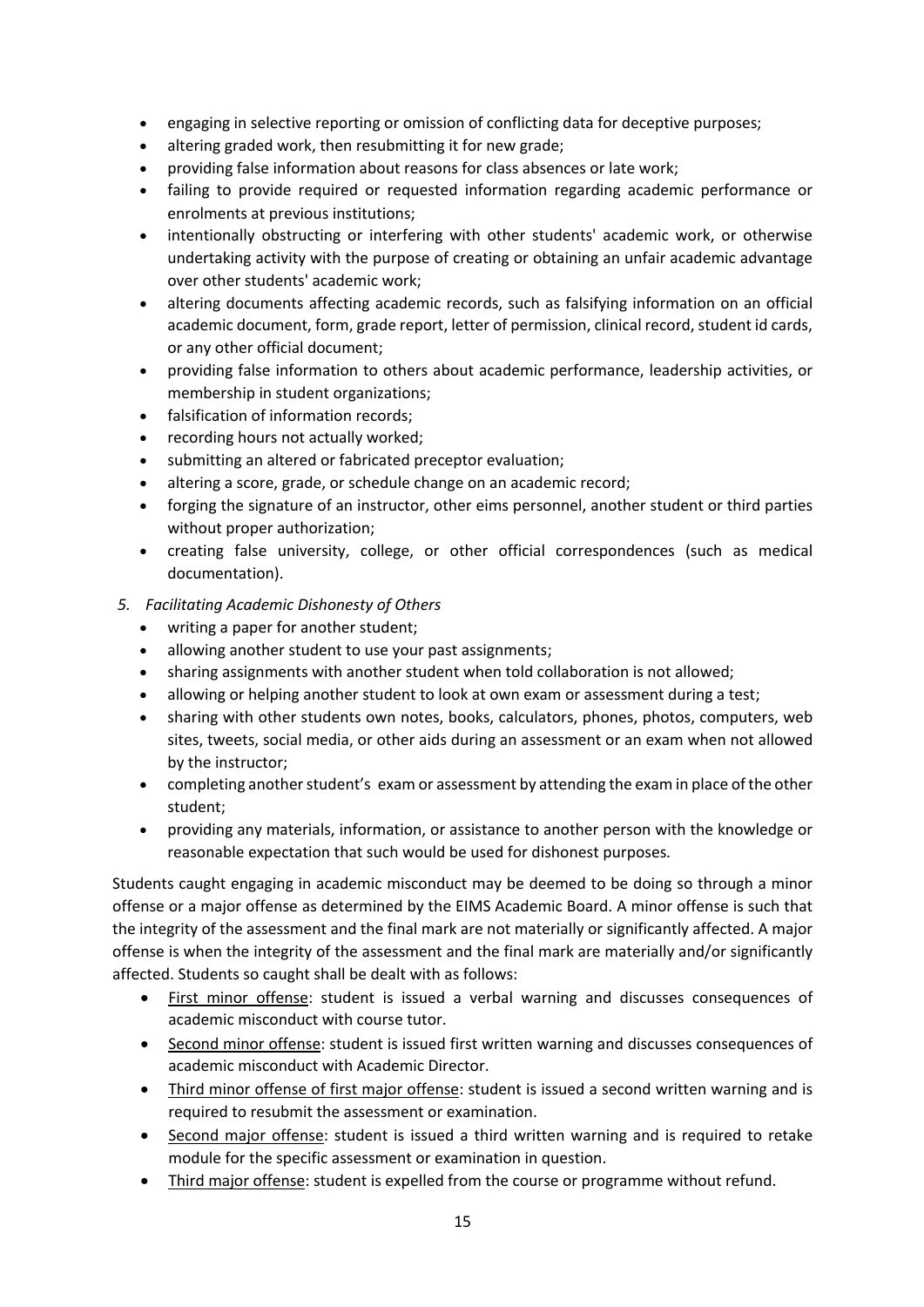Students have the right to appeal after the determination of the first, second or third major offense, first by recourse to the EIMS Appeals Board as per Appendix 5.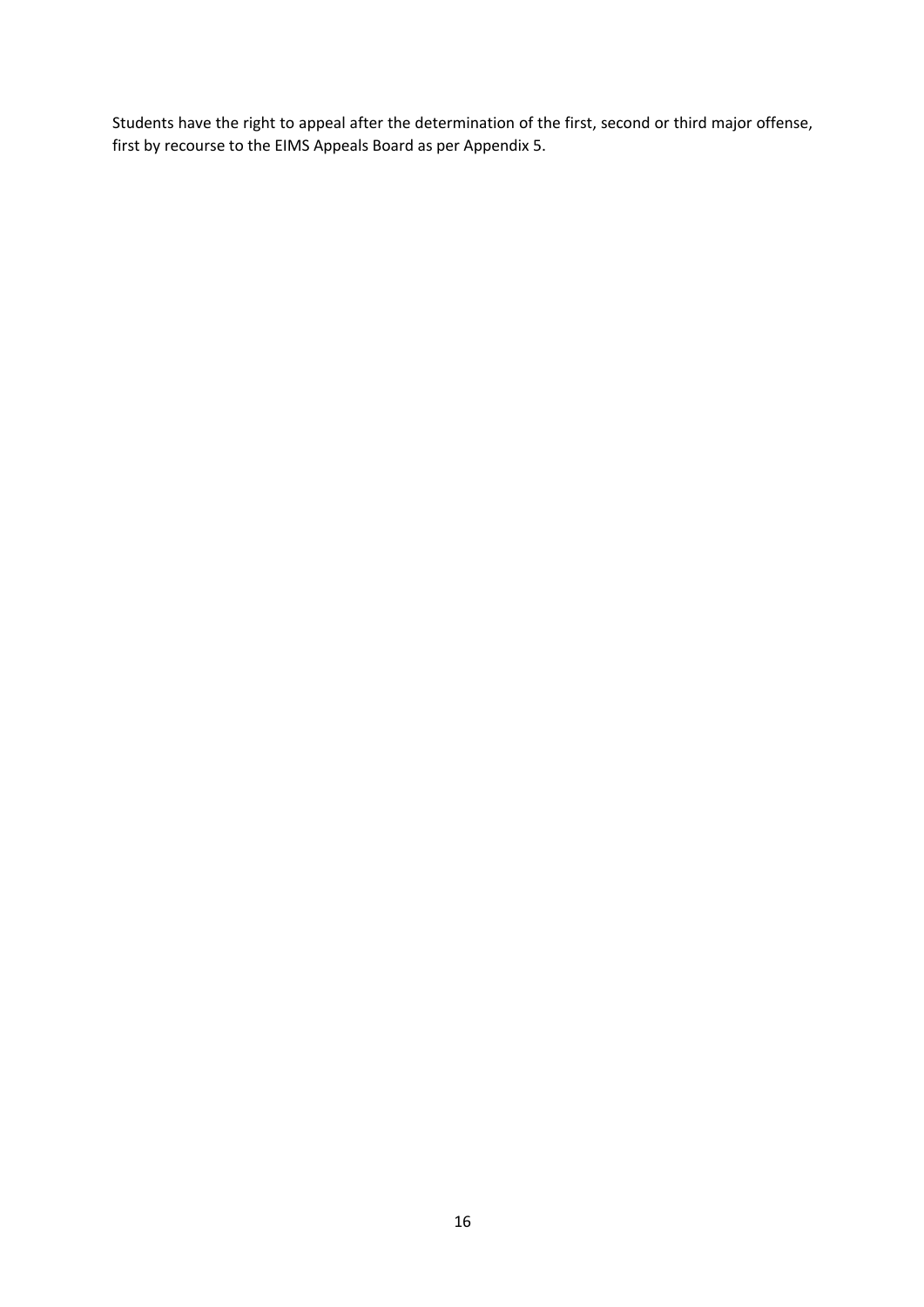## EIMS Policy on Mitigating Circumstances

EIMS students may, from time to time, be unable to proceed with profit with their studies in their standard format for legitimate personal, health, financial or other reasons. Students shall make a written request in this sense to the Academic Director, citing the request and reason thereof, and provide the necessary evidence. The Academic Director may discuss this request with the Academic Board, but is bound to retain the accompanying evidence in confidence. EIMS may decide that a request is accepted against an administrative fee to cover the cost of the additional work required to address this request.

Students may request to:

- postpone the deadline of an assessment or the date of an examination by not more than six months;
- request that the assessment or examination be in a different medium e.g. oral, or with support e.g. with amanuensis due to a medical condition;
- request that certain extenuating circumstances by taken into consideration on assessment or examination;
- discontinue the course or programme. In this case the student may request a detailed certificate of participation that includes all courses successfully passed and the grades thereof. Should the student wish to resume studies, they are able to do so on presentation of this certificate not later than three academic years after the course has been discontinued;
- terminate course participation and request partial fees refund on humanitarian grounds.

Other requests shall be considered on a case-by-case basis.

Students whose request is denied may appeal this decision to the Independent Appeals Board.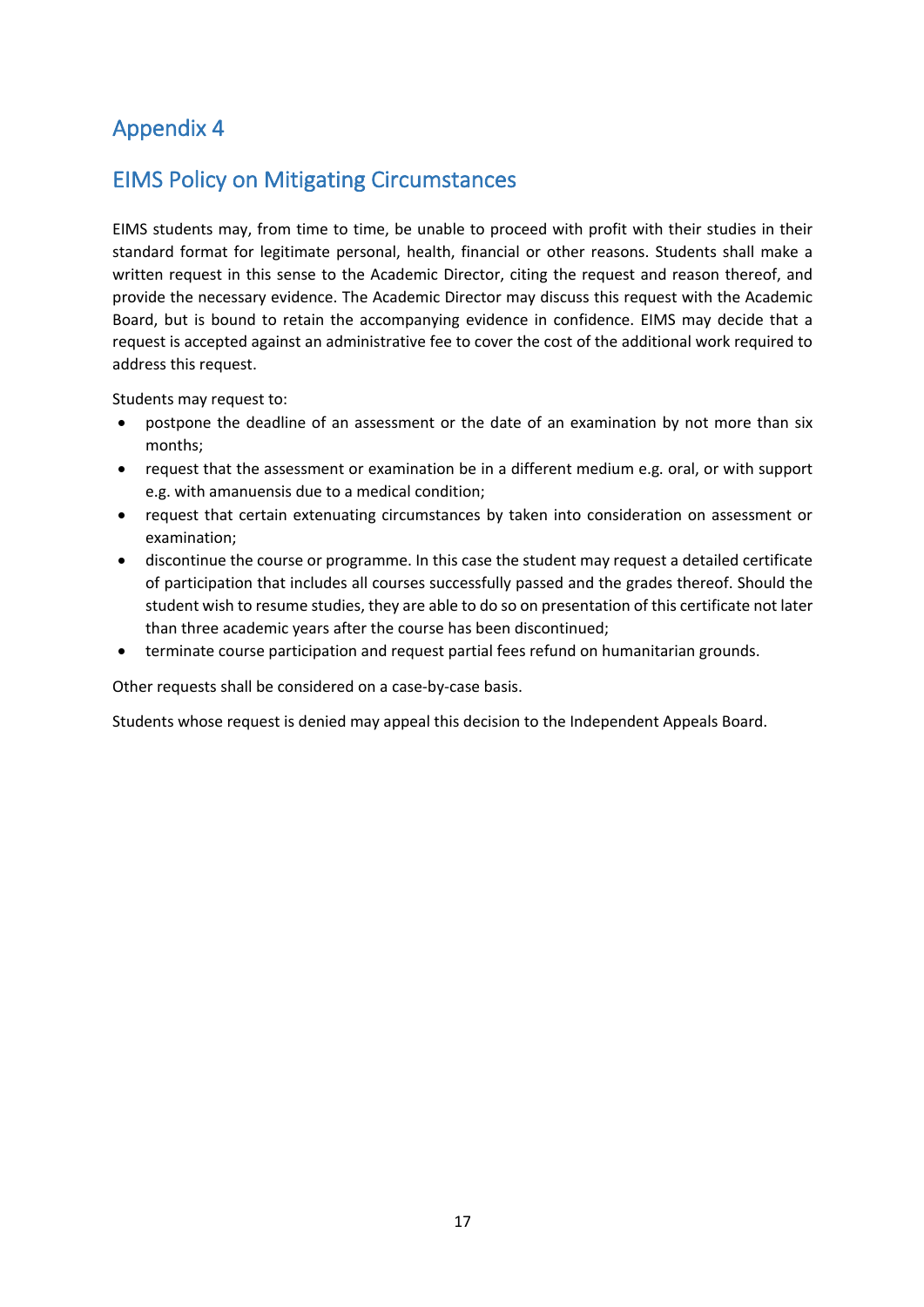# EIMS Policy on Complaints and Appeals

EIMS Students who wish to make a complaint with respect to services received are required to comply with the following procedure:

| Cause                                         | <b>Action</b>                                   |  |
|-----------------------------------------------|-------------------------------------------------|--|
| Complaint about any aspect of course delivery | Oral or written complaint to Course Coordinator |  |
| by course tutor/lecturer                      |                                                 |  |
| Compliant about any administrative aspects    | Oral or written complaint to Academic Director  |  |
| apart from course provision                   |                                                 |  |
| Complaint about unsatisfactory response by    | Oral or written complaint to Academic Director  |  |
| Course Coordinator                            |                                                 |  |
| Complaint about unsatisfactory response<br>bv | Written complaint to Independent Appeals        |  |
| Academic Director                             | Board                                           |  |
| Complaint about unsatisfactory<br>response by | Legal recourse as per Laws of Malta             |  |
| Independent Appeals Board                     |                                                 |  |

The subject of the complaint should relate specifically to one or more of the following, or comparable issues:

- failure of EIMS to meet obligations;
- misleading or incorrect information in the EIMS website and other information provided by EIMS;
- concerns about the delivery of a programme, teaching, supervision or administration;
- poor quality of facilities, learning resources or services provided directly by EIMS;
- complaints involving other organisations or contractors providing a service on behalf of EIMS;
- complaints relating to allegations of bullying, harassment or victimisation by other students or members of staff;
- complaints about the behaviour of course participants towards other course participants that may impede or obstruct learning.

Students may not appeal grades received, unless on objective grounds of administrative error, or malpractice by academic staff.

Complaints shall be made not later than one month after the event has occurred, unless this was not possible due to *force majeure*. All written complaints shall be acknowledged in writing. EIMS shall endeavour to address and satisfactorily conclude all complaints within a reasonable timeframe to allow for effective redress and continuation of studies if applicable.

The statutory rights of the complainant as well as EIMS are not affected by this policy.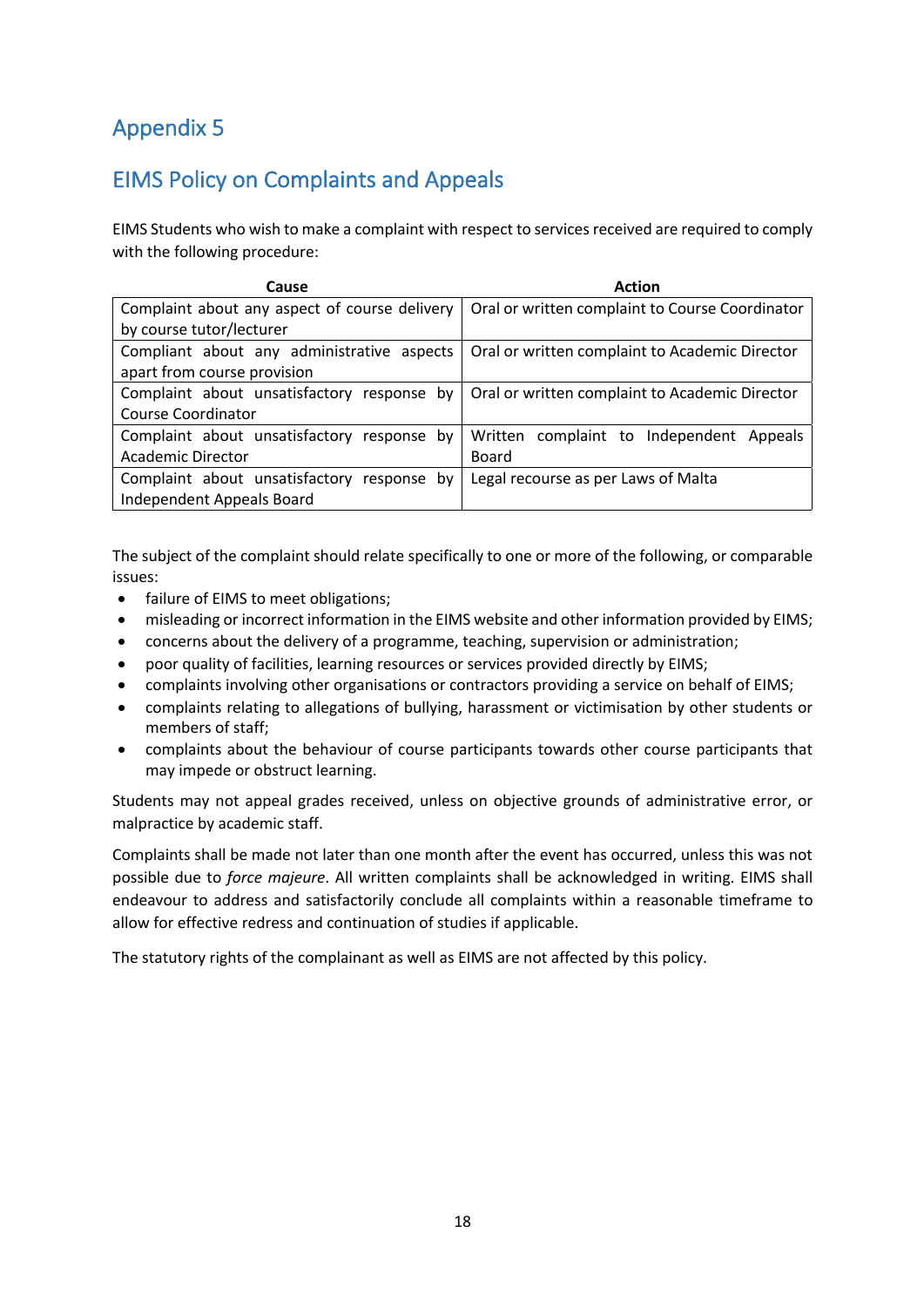# Student Agreement Template (English version<sup>1</sup>)

*Agreement between Prof. Andrea Mascolo XXXXX, resident at XXX, for and on the part of EIMS HEI Ltd, official address XXXX, hereinafter referred to as the Provider;*

*AND*

*YYY, passport number YYY, resident at YYY, hereinafter referred to as the Student:*

The Provider hereby conditionally accepts the application of the Student for the commencement of studies in the EIMS course specified in Section B. The parameters of the course are specified in Section B.

## **1. Section A**

- 1.1 The Student will pay the Provider all the fees specified in Section B, on due date.
- 1.2 The fee is not inclusive of any Student Accommodation and other ancillary costs, unless such costs are specified in Section B.
- 1.3 Once payment for the course or academic year thereof is made, no refund is possible.
- 1.4 The Student agrees that, in all circumstances, any Student Accommodation and ancillary costs paid are not refundable.
- 1.5 Students who defer their studies as per Appendix 4 'Policy on Mitigating Circumstances' of this QA Policy at any time during the programme will be liable for any increase in fees which may have been introduced after their time of deferral and recommencement of study. They will not be allowed to deduct any past payments if they opt to start other programmes.
- 1.6 Should the parents/sponsor/s be responsible for the payment of fees, and cease to do so, the Student will be liable for payment of such fees.
- 1.7 In case of difficulty to honour payments as per Section B due to unforeseen circumstances, the Student shall immediately request the Provider in writing for a revised payment schedule that is acceptable to the Provider.
- 1.8 Failure to honour payment terms as per Section B once the academic year for the course in question starts or subsequently in terms of clause 1.7 above, will lead to immediate withdrawal from the course. In this case the Student agrees that all course fees paid up to then are not refundable.
- 1.9 The Student agrees to abide by the Students' Handbook issued by the Provider.
- 1.10 The Student shall comply with the reasonable instructions and directions as may be given by the Provider from time to time.
- 1.11 The Student agrees to be responsible and to abide by academic standards espoused by the Provider.

 $1$  A Student Contract in the language of origin of the student, or in a language in which the student is proficient to allow for an appropriate comprehension of the text and the rights and obligations therein, will be made available to students as required.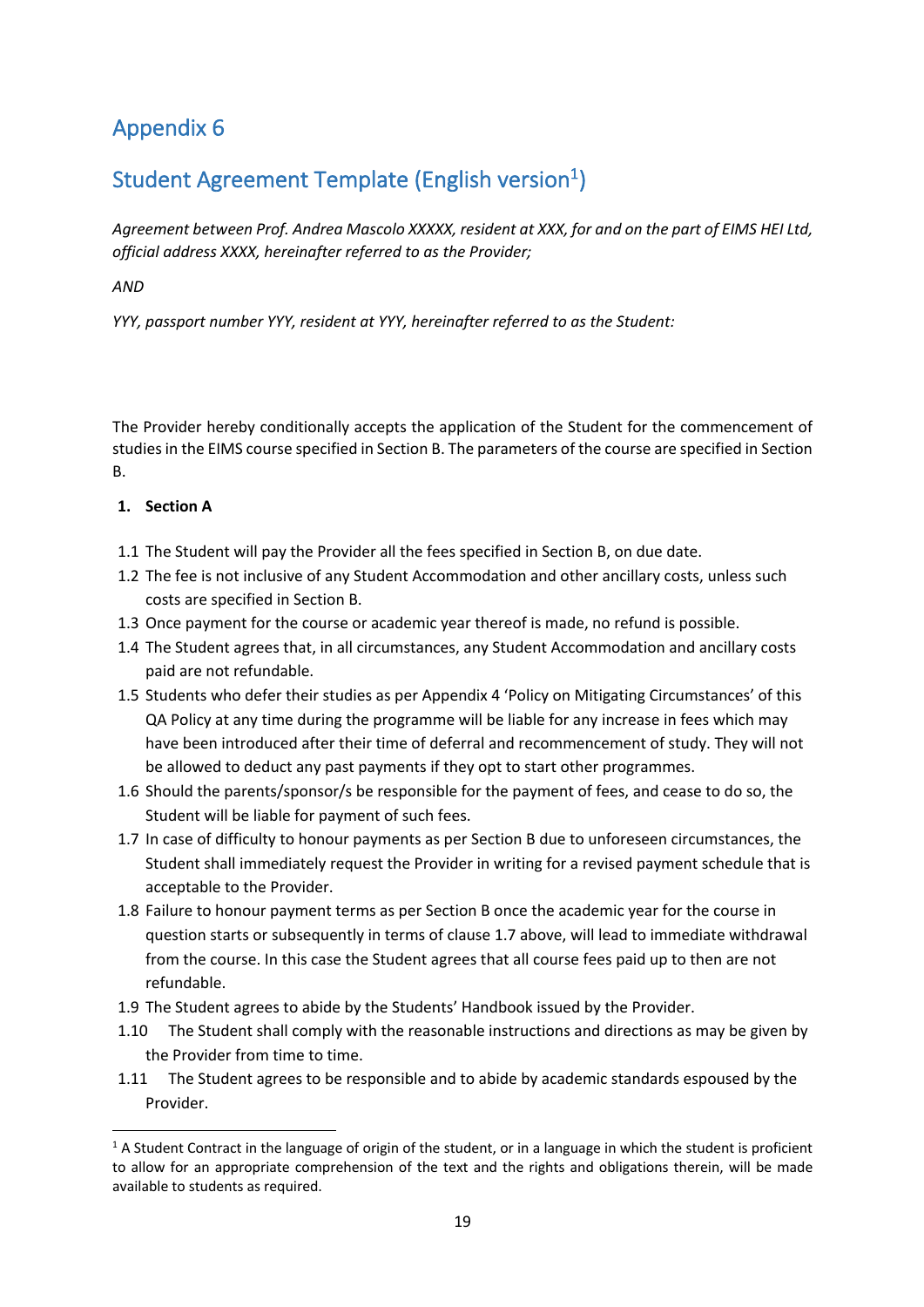- 1.12 The Student is expected to attend all lectures (if applicable to this course) at the Provider. Students failing lectures are to present a medical certificate or a signed declaration explaining reason of absenteeism.
- 1.13 If the Student is going to make his/her own accommodation arrangements, he/she shall notify the Provider of the Maltese residential address and telephone number as applicable, as soon as these are available and not less than one week before commencement of course in Malta.
- 1.14 The Student shall notify the Provider of any change in their contact details, which include residential address and other contact information (mobile number, telephone number, email, other electronic media handles) both in their residing country and in Malta, with immediate effect.
- 1.15 The Student shall notify the Provider of any change in their contact details, which include residential address and other contact information (mobile number, telephone number, email, other electronic media handles) in their residing country following the completion of their studies, with immediate effect.
- 1.16 The Student shall notify the Provider of any change in the contact details of their next of kin /immediate contacts as provided in Section B of this agreement, which include residential address and other contact information (mobile number, telephone number, email, other electronic media handles) whether in their residing country and/or in Malta, with immediate effect.
- 1.17 The Provider guarantees the rights of the Student to:
	- (i) the provision of lectures and other forms of teaching by suitably qualified and experienced staff as well as appropriate course materials as indicated in the course information material;
	- (ii) the provision of tuition in suitable teaching venues that are so licenced and fit for purpose;
	- (iii) the provision of suitable student resources and academic support services to support the Student's learning journey;
	- (iv) the provision of formative and summative assessment as an integral part of the course units, and detailed summative assessment and certification at the end successful completion of the course;
	- (v) the provision of suitable ancillary support services to support the Student's stay in Malta during the period of tuition.
- 1.18 In the case of a multi-year course, should the Student wish to stop studies after the successful completion of a full academic year as per Appendix 4 'Policy on Mitigating Circumstances', and so formally informs the provider not less than two months before the end of that academic year, and in any case before any payment is made by the Student for the continued tuition, the Provider shall make available a Certificate for Partial Completion of Award, with details of what would have been successfully completed. The Student can present this Certificate to EIMS for continuation of studies not later than three years from the completion of units referred to in the Certificate, without prejudice to fee-paying regulations as per clause 1.5 previously.
- 1.19 This Agreement is subject to the Laws of Malta. Any disputes arising between the parties shall be resolved in terms of the Laws of Malta. Any disputes are first resolved amicably, but if